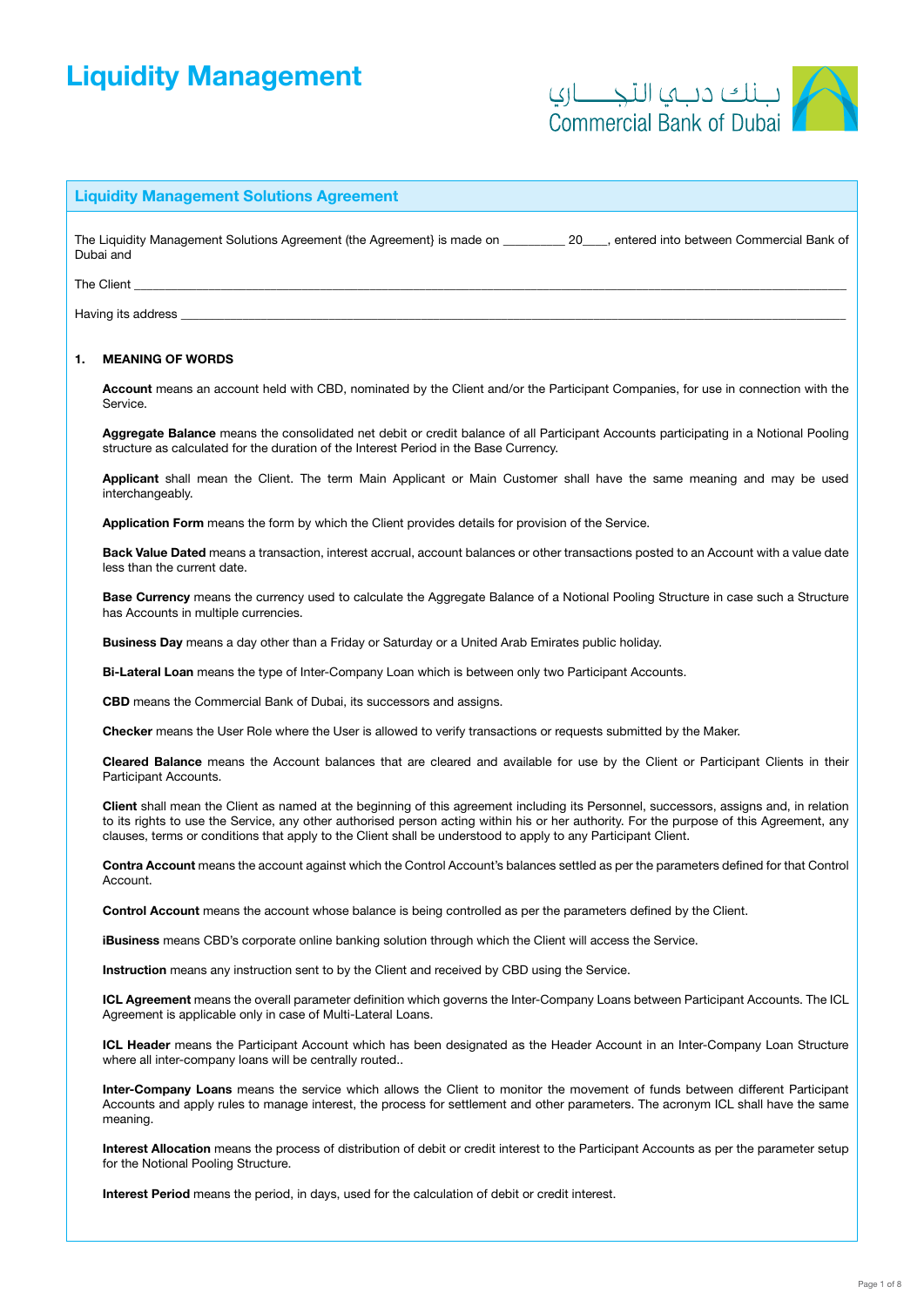Interest Re-Allocation means the process of re-distribution of debit or credit interest from the Pool Header to the Participant Accounts as per the parameter setup for the Notional Pooling Structure.

Maker means the User Role where the User is allowed to initiate transactions or requests and submit the same for further verification or authorisation by the Checker.

Maker-Checker means the User Role where the User is allowed to perform the roles of both Maker and Checker.

Multi-Lateral Loan means the type of Inter-Company Loan which is between only two or more Participant Accounts. In a Multi-Lateral Loan, an ICL Agreement is mandatory.

Notice means a notice sent from either party to the other using the means specified in clause 13.

Notional Pooling means the service whereby available funds with or without overdraft limits across Participant Accounts in a Notional Pooling Structure are considered, without the actual movement of funds, for the purpose of enhancing or optimizing debit or credit interest. The term Pooling shall carry the same meaning and can be used interchangeably.

Participant means the Client's related companies by ownership, association, agreement or other legal means that have agreed for their Accounts to be Participant Accounts in the Service. The terms Participant Customer, Participant Company or Participant Client shall have the same meaning and may be used interchangeably.

Participant Account means an Account that is part of, is participating in or contributing to a Structure as authorised by the Client or its Participant Companies.

Participant Company Setup Form means the document which forms part of this Agreement which must be signed by the Participant Company to become a Participant in the Service.

Personnel means any of the Client's agents, representatives or employees.

PIN means a Personal Identification Number that is used in conjunction with a Token.

Pool Header means the Participant Account which has been designated as the Header Account in a Notional Pooling Structure where all debit and credit interest will be centrally allocated and re-allocated.

Pool Interest Amount means the debit or credit interest amount calculated based on the Interest Period and the Pool Interest Rate as accrued on the Aggregate Balance of the a Notional Pooling Structure.

Pool Interest Rate means the debit and credit interest rates used for calculating the Pool Interest Amount as agreed by CBD. The Pool Interest Rate shall be applied irrespective of any debit or credit interest rates applied at the account level.

Service shall mean Sweeping, Notional Pooling, Inter-Company Loans and/or the combination thereof as well as Liquidity Management Solution as a whole as the context requires.

Structure means a group of Accounts, each a Participant Account, organized in accordance with parameters and rules for that group. A Structure may pertain to a Sweeping, Notional Pooling or Inter-Company Loans Structure.

Sweep means a debit or credit transfer as a result of any Sweeping parameter setup.

Sweeping means the service whereby funds are moved between Participant Accounts based on the parameters and rules setup for those accounts. The terms Cash Sweeping and Cash Concentration shall carry the same meaning and can be used interchangeably.

Un-Cleared Balance means the Account balances that are yet to be cleared and un-available for use by the Client or Participant Clients in their Participant Accounts.

User means any Personnel given access to the Services.

User Role means the role assigned to Users which defines the level of access (such as Maker, Checker or Maker-Checker. Words importing the singular include the plural and vice versa.

## 2. THE SERVICE

- 2.1 CBD will provide the Service agreed between CBD and the Client from time to time on the terms and conditions set forth in this agreement and the Client must comply with these terms and conditions.
- 2.2 The Client may, at any time, in writing request CBD to add or remove any Account including any Accounts of Participant Applicants subject to such Account being authorised Participant Account.
- 2.3 An Account belonging to a Participant Applicant may be added at any time to be a Participant Account by submitting a written request signed by the Client and the Participant Applicant.
- 2.4 An Account belonging to a company which is not yet a party to this Agreement may only be added after the company submits the Participant Applicant Setup Form signed by both the Client and the company.
- 2.5 The Service can be accessed through CBD's corporate online banking portal, iBusiness. The Client is required to avail of and shall also be bound by the terms and conditions of iBusiness.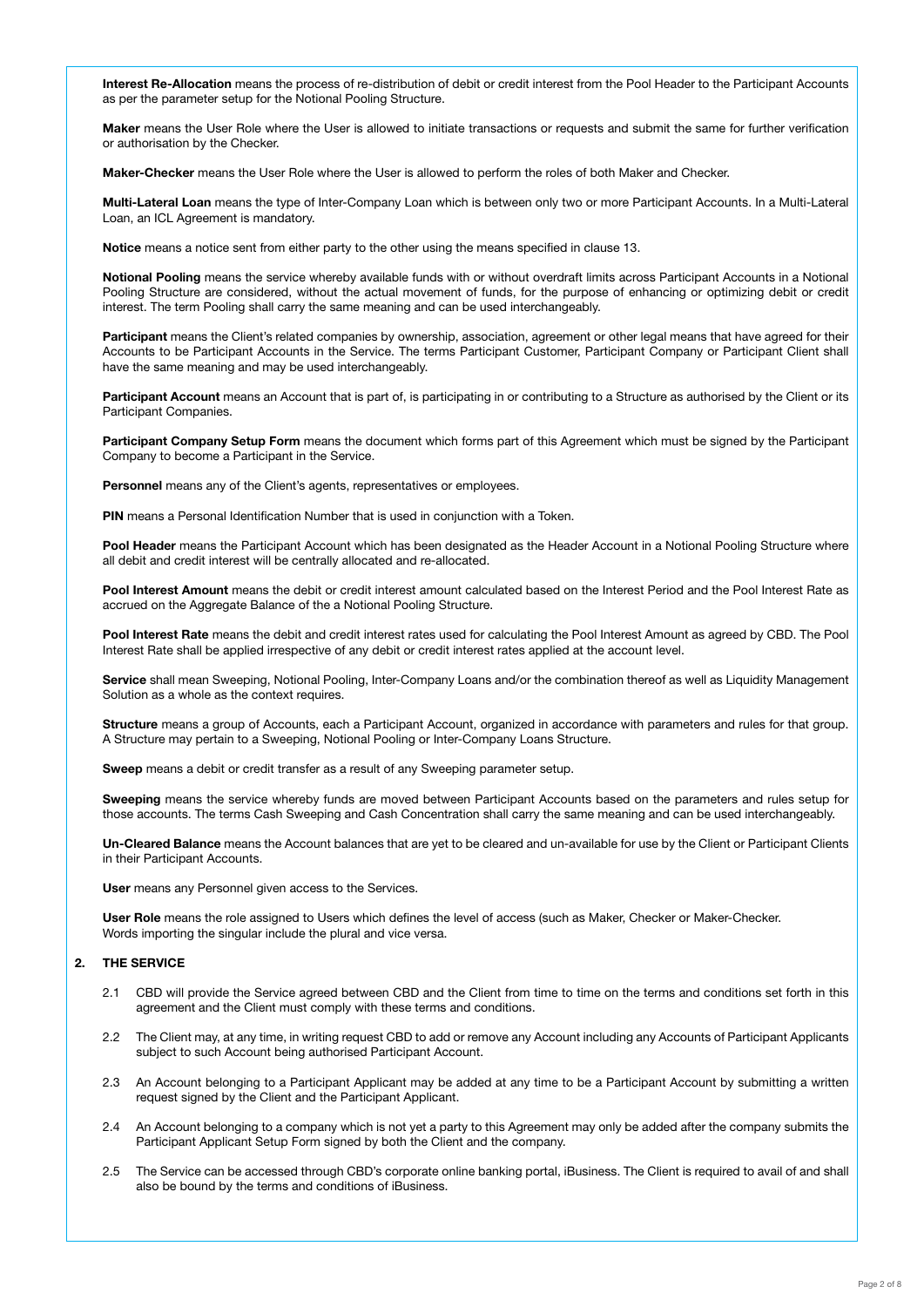## Sweeping

- 2.6 The Client may setup the following Sweeping types on each Participant Account:
	- (a) Credit Trigger a credit transfer will be made from the Control Account to the Contra Account if the Control Account goes below the target minimum balance.
	- (b) Debit Trigger a debit transfer will be made from the Contra Account to the Control Account if the Control Account goes above the target maximum balance.
	- (c) Zero Balancing a debit or credit transfer will be made to/from the Contra Account to/from the Control Account in order to maintain zero balance in the Control Account.
	- (d) Sweep Transfer a fixed amount is debited from the Control Account on a scheduled basis.
	- (e) Percentage Debit a specified percentage of the Control Accounts balance is debited from the Control Account and credited to the Contra Account on a scheduled basis.
	- (f) Percentage Credit a specified percentage of the balance of the Control Account is credited from the Contra Account and credited to the Control Account on a scheduled basis.
	- (g) Range Based Target a debit or credit transfer will be made to/from the Contra Account to/from the Control Account in order to maintain a specified amount if the amount in the Control Account falls within a specified range.
	- (h) Range Balance a debit or credit transfer will be made to/from the Contra Account to/from the Control Account in order to maintain a specified range in the Control Account.
- 2.7 The Client may setup the following Sweeping structures:
	- (a) Simple a simple Sweeping structure between a Contra and Control Account.
	- (b) Hierarch a structure where Sweeps between multiple Participant Accounts are processed in a defined hierarchy.
	- (c) Mesh a structure where Sweeps between multiple Participant Accounts are processed without any hierarchy.
- 2.8 CBD will determine the available balance on each Participant Account and pass the necessary transactions to meet the Sweeping type setup for each Participant Account.
- 2.9 The Client authorises the Bank to perform all necessary transactions to provide the Sweeping parameters setup for each Participant Account.
- 2.10 The Client is responsible to ensure that sufficient balances or limits are available in the Participant Accounts to abide by the different Sweeping parameters setup for the Participant Accounts.
- 2.11 Unless and in case a preferential rate has been agreed and approved by CBD in writing, CBD will use the applicable board rate for the relevant currency pair where a cross-currency Sweep has been setup. The Client acknowledges and understands that it is solely responsible for any margin, currency fluctuation or exposure as a result of such cross-currency Sweeps.
- 2.12 The Client is responsible for any debit balance, overdraft used or created, and any fees, commissions or charges related thereto as a result of any Sweeping instruction.
- 2.13 The Client may submit an online request to create Sweeping instructions between Participant Accounts subject to approval from CBD.
- 2.14 The Client acknowledges that Sweeping between different legal entities may constitute or be construed to be inter-company loans and will be solely responsible for any regulatory, tax or reporting implications as a result thereof.

#### Notional Pooling

- 2.15 The creation of any Notional Pooling Structure or the participation of any Account in a Notional Pooling Structure is subject to CBD's prior written approval.
- 2.16 CBD is not obligated to include any Participant Account in a Notional Pooling structure if that Participant Account is overdrawn beyond any agreed overdraft limit or is otherwise not in compliance with any of CBD's terms and conditions.
- 2.17 A Participant Account may be withdrawn from a Notional Pooling Structure by giving CBD at least 30 days' prior written notice. CBD reserves the right to adjust the Aggregate Balance, Pool Interest Rate and/or Pool Interest Amount as a result of any withdrawal.
- 2.18 CBD is not obligated to deem any debit or credit transaction on a Participant Account has been made before such debit or credit has in fact been successfully completed in the Participant Account.
- 2.19 in the case of Notional Pooling Structures with Participant Accounts in more than one currency;
	- (a) the Base Currency used for the calculation of Aggregate Balance shall be AED unless otherwise agreed by CBD;
	- (b) the notional conversion of any Participant Account balances into the Base Currency equivalent shall be at a rate of exchange determined by CBD.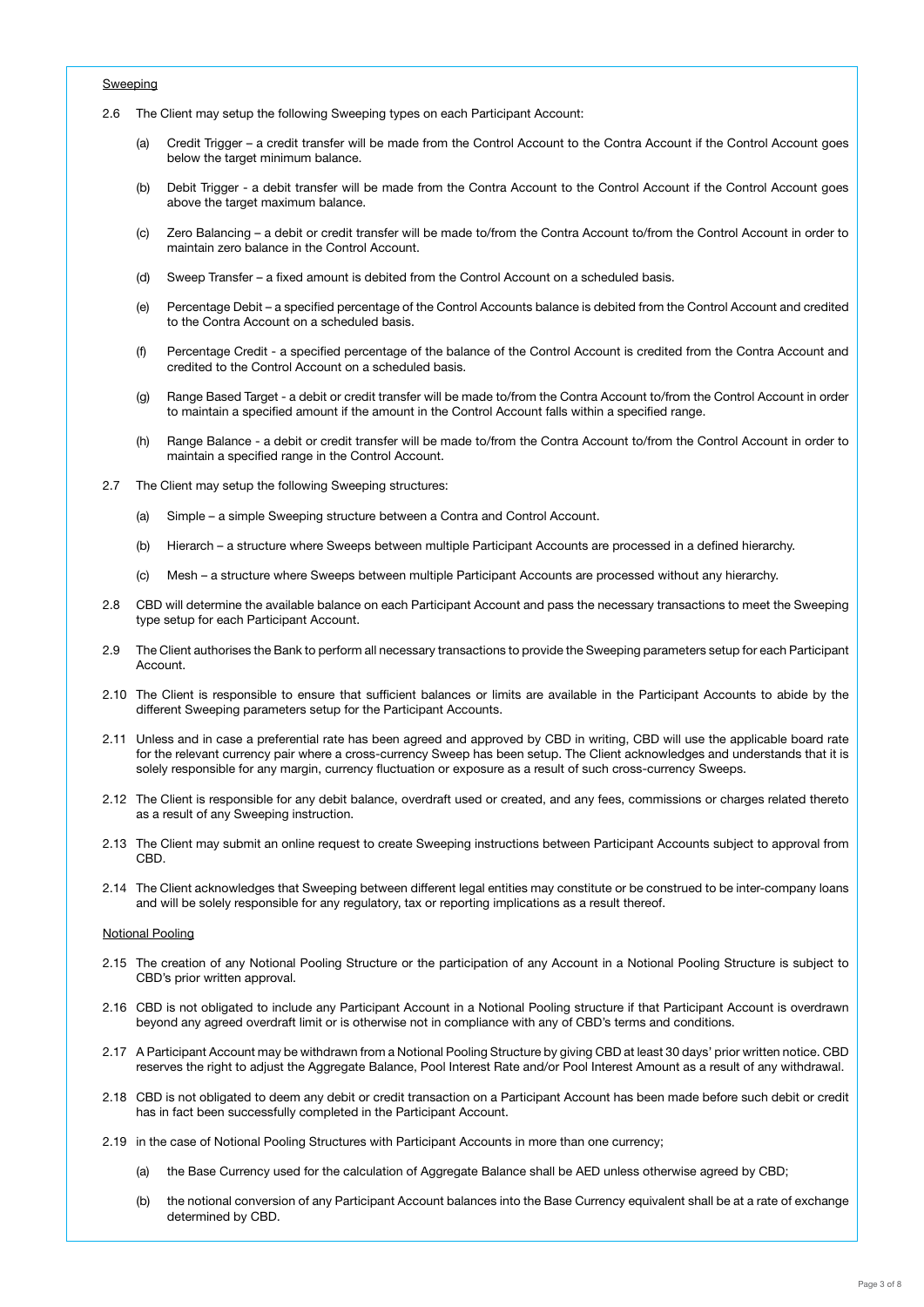- 2.20 Credit interest shall only be given by CBD and applied to the Client's Participant Accounts where such Credit Interest has been agreed and approved in writing by CBD.
- 2.21 Where any credit interest has been agreed and approved by CBD, CBD shall reserve the right to modify or remove such credit interest
	- (a) If the Client has failed to meet any required balances and/or any other commitments to CBD in exchange for such credit interest,
	- (b) If Participant Accounts have been removed or added to any agreed Notional Pooling Structure, or if the Notional Pooling Structure has been modified in any way affecting the interest calculation,
	- (c) At any time by giving at least two (2) weeks' notice to the Client.
- 2.22 CBD shall calculate debit or credit interest only on the available balance on each Participant Account not including any un-cleared balances.
- 2.23 If for any reason CBD needs to perform a back value dated transaction on a Participant Account, CBD may recalculate the Aggregate Balance and Pool Interest Rate and adjust the Pool Interest Amount accordingly.
- 2.24 CBD is not obligated to provide back value dated interest on any back value dated transactions whether or not such back value dated transactions results in changes to the Aggregate Balance and/or are a result of CBD's processing of such transactions.
- 2.25 At the end of each Interest Period, CBD will distribute the Pool Interest Amount in accordance with the Interest Allocation and/or Interest Re-Allocation setup for a Notional Pooling Structure.
- 2.26 In the case where a Pool Header has been assigned for a Notional Pooling Structure, the Client and the Participant Clients acknowledge and agree;
	- (a) to the appointment of the Pool Header,
	- (b) that any debit or credit Pool Interest Amount earned by the Participant Accounts shall be distributed to the Pool Header,
	- (c) that the Interest Allocation of such Debit or Credit Amounts shall be as per the Interest Re-Allocation parameters as defined by the Client.

#### Inter-Company Loans

- 2.27 The Client acknowledges and agrees that enrolment to the Sweeping service is a pre-requisite to availing the ICL service.
- 2.28 The creation of any ICL Structure or the participation of any Account in an ICL Structure is subject to CBD's prior written approval.
- 2.29 The setup for the calculation of the interest rate, the posting of the interest amount, the repayment terms, rollover rules and other ICL parameters is at the sole discretion of the Client.
- 2.30 The Client and the Participant Clients acknowledge and agree that;
	- (a) The definition of any ICL parameters is at the sole discretion of the Client.
	- (b) The Client and the Participants and their respective Participant Accounts agree to and are bound by such ICL parameters.
	- (c) CBD shall not be liable for processing any transaction in respect of any ICL parameters defined by the Client.
- 2.31 The Client acknowledges and understands that the provision of the ICL service does not constitute the provision, offering or extension of any financing or lending by CBD to the Client and its Participants.
- 2.32 The Client acknowledges and agrees that CBD may take a fixed fee or commission as a percentage of any ICL facility limits setup for any ICL Agreement as agreed between CBD and the Client.

## 3. CLIENT'S UNDERTAKINGS

- 3.1 The Client will, and shall ensure that its personnel, act in good faith at all times when using the Service and shall ensure that the Service is used only for the purpose envisaged herein. The Client shall not and shall ensure that its personnel do not abuse or tamper with the Service, or any equipment or facilities provided by the Bank with respect to the Service.
- 3.2 The Client undertakes to protect its infrastructure (including its network) from viruses. The Client is responsible for ensuring that it maintains the infrastructure required to access the Service, which shall include its network and internet access.
- 3.3 The Client is responsible for the accuracy and completeness of Instructions (including safeguarding the security and integrity of the Service by ensuring that only authorised Users have access to the system and that authorised Users' security credentials and tokens are safeguarded at all times) and for ensuring that they will achieve the Client's intended purpose.
- 3.4 The Client and the Participant Clients warrant and represent that they are, at all times, the sole beneficial owners of their respective Participant Accounts.
- 3.5 The Client undertakes to comply with relevant Anti-Money Laundering & Combating Financing of Terrorism Laws and Regulations of UAE.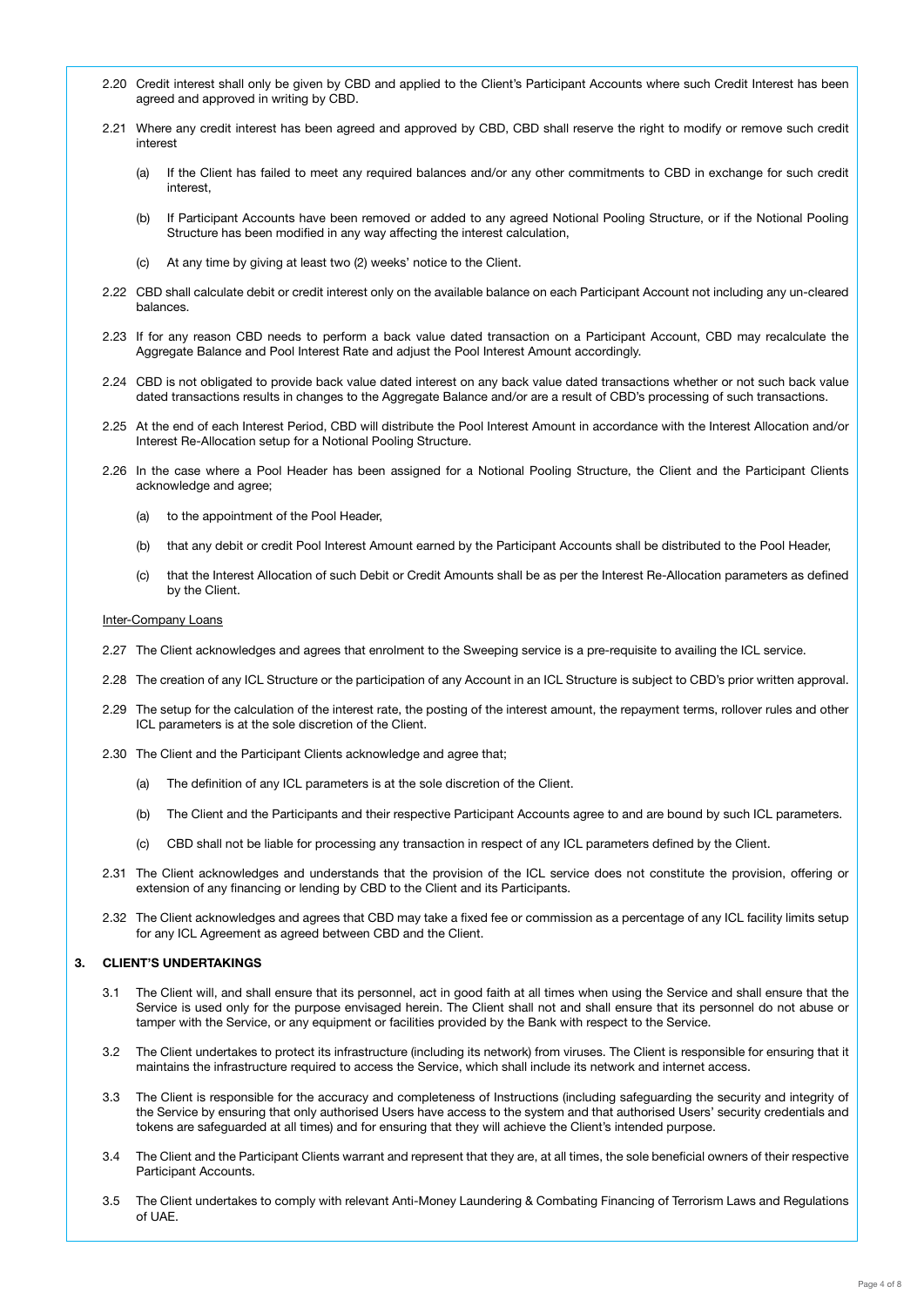- 3.6 The Client, in using iBusiness for accessing the Services, may assign, at its own discretion, Maker, Checker or Maker-Checker User Roles to its Users.
- 3.7 The Client shall immediately contact CBD if the Client suspects or becomes aware of:
	- (a) Any failure of any part of the Services.
	- (b) Any error in any part of the Services.
	- (c) Any error affecting any data accessible through the Services; and/or any programming error or defect or corruption of any part of the Services, and the Client shall promptly assist CBD in implementing any necessary remedial steps.
- 3.8 The Client undertakes not to:
	- (a) use the Services in a way or for a purpose not authorised or intended by CBD.
	- (b) use the Services in contravention of any applicable law or regulation.
	- (c) use the Services other than for the Client or the Client's affiliates' business purposes;
	- (d) permit any third party to use the Services or seek to gain or permit any third party to gain unauthorised access to any system or network of CBD.
	- (e) Transmit or upload any material that contains viruses, Trojan horses, worms, time bombs or any other harmful programs which may interfere with or disrupt the Services or any network connected thereto.

# 4. BANK'S UNDERTAKINGS

- 4.1 CBD makes no representations or warranties as to the suitability of any personal computer or modem provided or obtained by the Client for the purpose of using the Services. The Client will be responsible for maintaining personal computers and any other required hardware, equipment or telecommunication lines, at the Client's expense.
- 4.2 Provided that a User ID, PIN and/or Token (as applicable) have been used for access, CBD is entitled to assume that any access and operation of the Service has been made by a User, regardless of the true identity of the person accessing and operating the Service. CBD's records of the Service transactions shall be prima facie evidence of such access and operation.
- 4.3 CBD may treat all apparently valid Instructions received by CBD through the Service as properly authorised by the Client, even if made fraudulently and even if they conflict with the terms of any other instructions or mandates given by the Client at any time concerning the Clients' Accounts or affairs. CBD shall be under no obligation to check the authenticity of Instructions or the authority of the person or persons giving them provided that a User ID, PIN and/or Token (as applicable) have been used for access.
- 4.4 CBD will not be held liable for the loss, alterations or disclosure, howsoever arising, of any information sent by the Client to, or received by the Client from, the Service which is the result of any cause, event, activity or circumstances beyond its direct control
- 4.5 The Client may access the Service twenty-four (24) hours a day, seven (7) days a week, except during system housekeeping, or at other times when the Service is not available for any reason. CBD shall give the Client prior Notice of any planned system maintenance.
- 4.6 CBD may maintain details of the Client's computer operating environment, including information regarding the Client's personal computer operating system. This information is retained and used by CBD solely for the purposes of administration and troubleshooting any connection problems that may arise.
- 4.7 CBD does not guarantee that all Instructions submitted through the Service will be processed or fulfilled by CBD. However, subject to these terms and conditions, CBD undertakes to use all reasonable endeavours to process Instructions which the Client submits via the Service.
- 4.8 The Client is solely responsible for ensuring that any Instruction is correct and that CBD is under no obligation to check the correctness of any information contained in it.

# 5. CLIENTS RESPONSIBILITY FOR TAXES AND LAWS RELATING TO THE MOVEMENT OF FUNDS BETWEEN RELATED COMPANIES

- 5.1 The Client and its Participant Companies understand that they are responsible for any income, withholding, value-added or any other taxes imposed upon them by any jurisdiction, government or regulatory entity whether or not such taxes are a result of the Client and its Participant Companies' usage of the Service. The Client agrees to indemnify and otherwise hold harmless CBD for the payment of such taxes, related interest, penalties and otherwise.
- 5.2 The Client and its Participant Companies understand that they are responsible for keeping abreast of and abiding by any rules, laws, policies or any such regulations imposed upon them by any jurisdiction, government or regulatory entity in respect of or related to the movement of funds between related companies such as, but is not limited to, any requirement to practice arms-length lending; the calculation, payment and monitoring of any interest related thereto; or any regulatory, financial or fiduciary reporting.
	- (a) whether or not such movement of funds between them results, is considered or is construed to be an inter-company loan.
	- (b) whether or not such movement of funds between them is a result of usage of the Service.
- 5.3 The Client agrees to indemnify and otherwise hold harmless CBD for the payment of such taxes, related interest, penalties and otherwise.as result of the Client and its Participant Companies' usage of the Service. The Client agrees to indemnify and otherwise hold harmless CBD for the payment of such taxes, related interest, penalties and otherwise.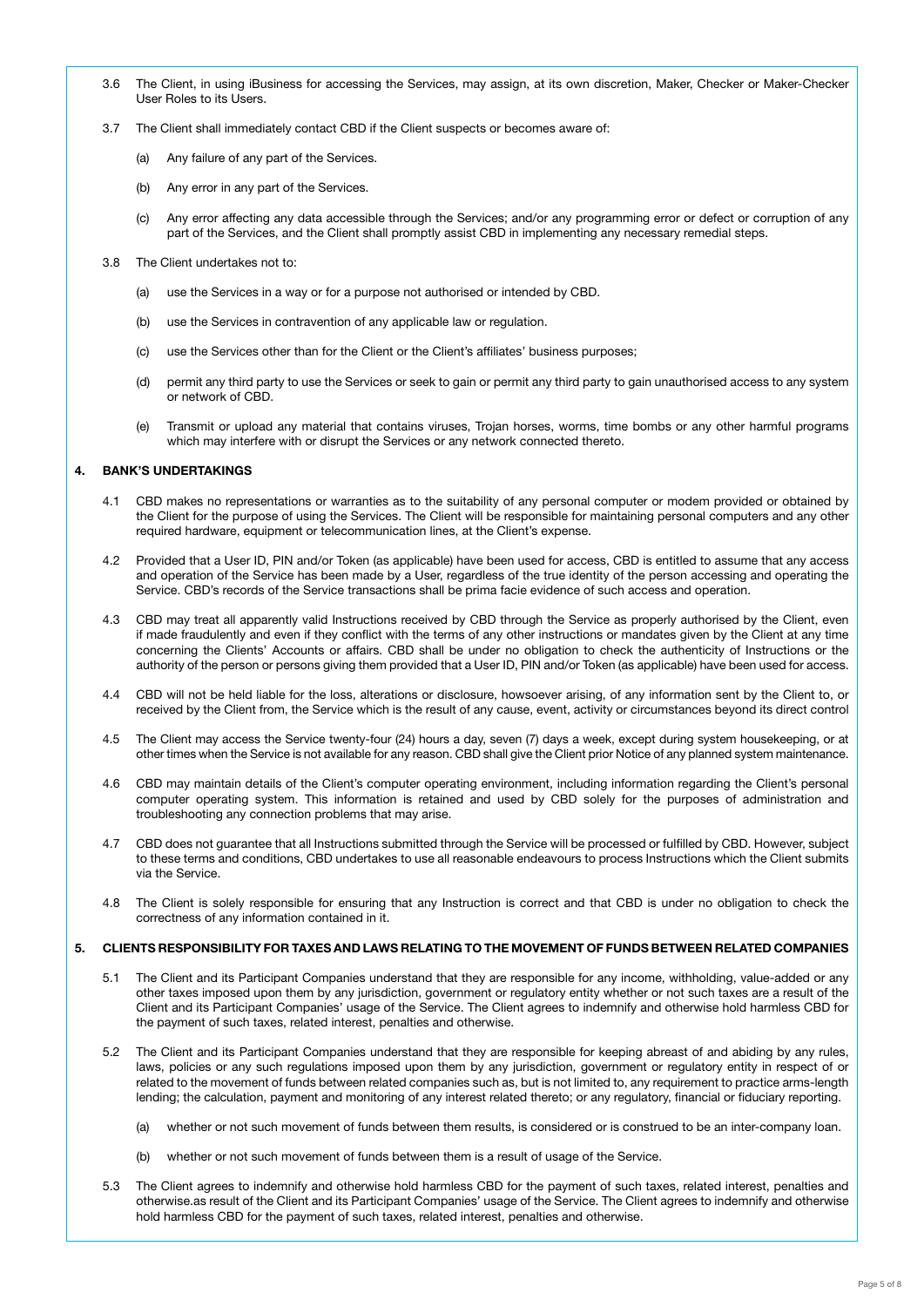5.4 The Client and its Participant Companies understand and undertake to seek independent legal advice in respect of any taxes, rules and regulations concerning the movement of funds between related companies. The Client and its Participant Companies agree and understand that CBD shall not be responsible or liable to provide such legal or tax advice to the Client and its Participant **Companies** 

# 6. INTELLECTUAL PROPERTY RIGHTS

- 6.1 The Client acknowledges that the Service system and all related content are subject to copyright and possibly other intellectual property rights (Intellectual Property Rights)
- 6.2 CBD (or its licensors) retain all right, title, and interest in and to the Intellectual Property Rights comprising the Service system and all related content, and nothing the Client does on or in relation to the Service system or any of the related content will:
	- (a) transfer any of those Intellectual Property Rights to the Client; or
	- (b) license the Client to exercise any of those Intellectual Property Rights unless this is expressly stated in writing.
- 6.3 The Client undertakes that it shall not attempt to replicate, reverse engineer or otherwise tamper, in part or in full, with the functionality of the Service.

#### 7. CONFIDENTIALITY AND SECURITY

- 7.1 The Client must not, and will ensure that its Personnel do not:
	- (a) disclose their User ID, password or Token to any other person including any other Personnel, CBD staff, family member or friend; or
	- (b) act with carelessness in failing to protect the security of a Token.
- 7.2 CBD reserves the right not to give advance Notice to the Client when changes are necessitated by an immediate need to restore or maintain the security of the Service or its systems or the Client's Accounts.
- 7.3 Additional Authorised Signatories can only be created in accordance with the procedures specified by CBD from time to time.

## 8. FEES AND CHARGES

- 8.1 The Client will pay to CBD the fees and charges for the Client's application and for ongoing use of the Service as set by CBD, the amount and nature of which are set out in the annexure to this Agreement.
- 8.2 CBD reserves the right to amend or vary its fees and charges related to the Service from time to time by mutual agreement with the Client.
- 8.3 The Client authorizes CBD to deduct fees and charges due from the Client's Account. The Client undertakes to ensure that its Account is sufficiently funded to cover for such fees and charges. In the event that the Client's Account does not have sufficient funds to cover such fees and charges, the Client shall pay such shortfall on demand and agrees that any of the Client's other Accounts with CBD, irrespective of their designation, may be debited with the relevant payments or amounts due or any part thereof.

## 9. LIABILITY AND INDEMNITY

- 9.1 Except to the extent its own fraudulent, willful or negligent acts or omissions cause loss or damage CBD will not be responsible for and excludes all liability for loss or damage (including any indirect or consequential loss or damage) that the Client may suffer or incur by reason or in connection with the Client's use of the Service whether or not it is attributable to CBD, its agents or employees including (without limitation):
	- (i) any act or omission of CBD, its agents or employees in relation to the Service or the Client's use of the Service;
	- (ii) the inability on the Client's part to access the Service through a telecommunications network or where access to the Service is overloaded, suspended, terminated or otherwise unavailable or unsatisfactory for whatever reason;
	- (iii) where CBD acts on an Instruction purporting to be, but which is not in fact, from an authorised User;
	- (iv) if for any reason the Service system fails, is unavailable or does not perform as expected or required;
	- (v) any error contained in an Instruction or any delays in complying with an Instruction; and
	- (vi) any other matter in respect of which liability is excluded under these terms and conditions.
- 9.2 The Client will indemnify CBD fully against any liability, loss or damage suffered or incurred by CBD howsoever arising and by whomsoever caused, whether arising directly or indirectly from the Client's use and operation of the Service or the Client's access to the Service, except to the extent such liability, loss or damage is due to the willful acts or gross negligence of CBD.
- 9.3 The Client will indemnify and continue to hold indemnified CBD in full for any claims or demands made by any person against CBD in consequence of CBD having acted in accordance with an Instruction.
- 9.4 CBD will not be responsible for any loss of or damage to the Client's data, software, computer, telecommunications or other equipment's caused as a result of iPrint service.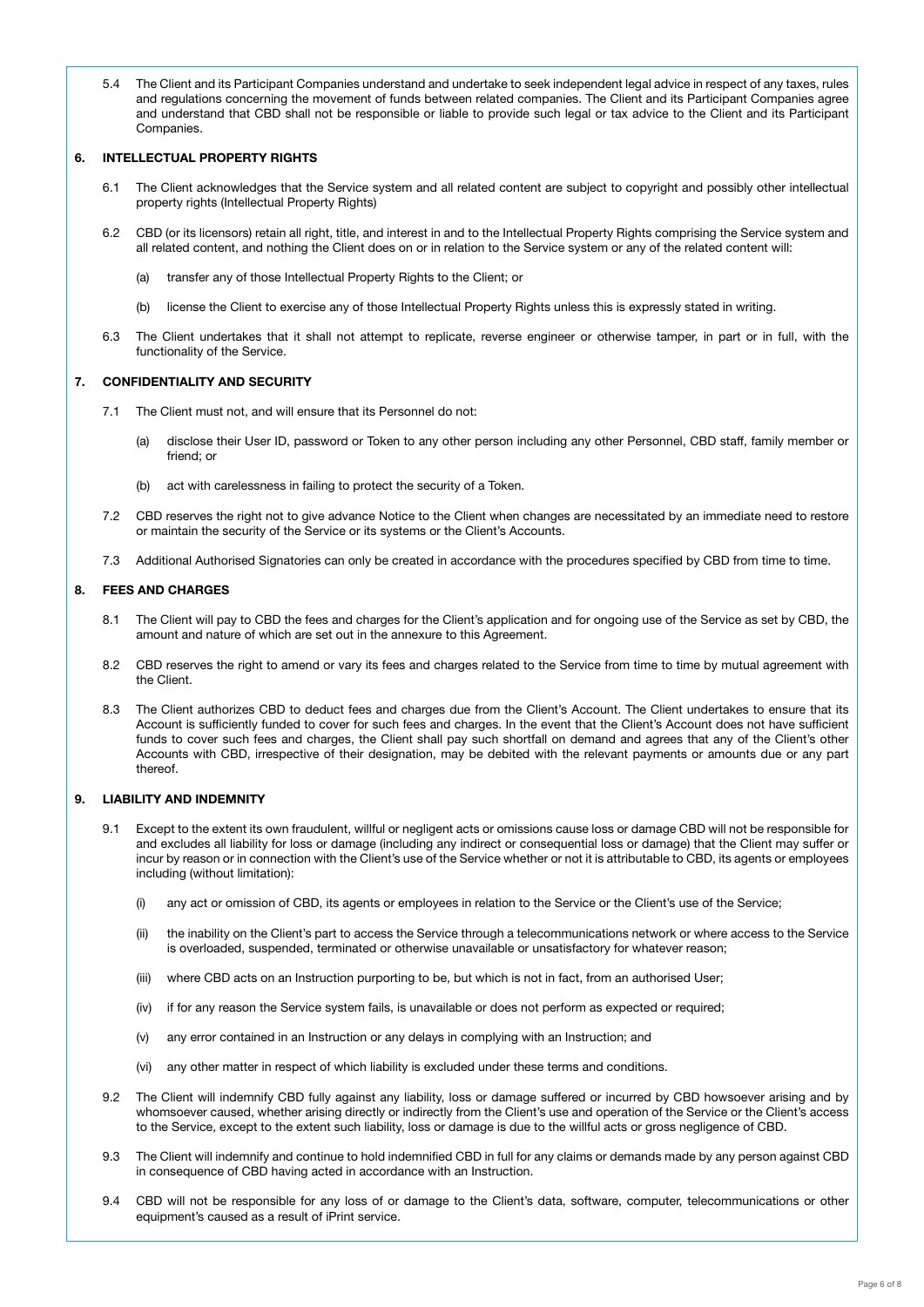- 9.5 The Client irrevocably agrees to release CBD and hold CBD harmless from and against all actions, suits proceedings, costs, claims, demands, charges, expenses, losses and liabilities however arising out of or in connection with the provision of the Services, including but not limited to the following:
	- (a) CBD having acted in good faith in accordance with the Client's Instructions using the Service, notwithstanding that such Instruction(s) may have been initiated or transmitted in error or fraudulently altered, misunderstood or distorted in the lines of communication or transmission; or
	- (b) CBD having refrained from acting in accordance with the Client's instructions by reason of failure of actual transmission thereof to CBD or receipt by CBD for whatever reason, whether connected with fault failure of the internet connection or the sending or receiving machine; or
	- (c) CBD having refrained from acting in accordance with the Client's instructions, if (i) by doing so it shall be in breach of any law, regulation, or (ii) it suspects that there may be any fraud or illegality (including, without limitation any breach of Central Bank of the UAE regulations relating to money laundering); or (iii) instructed to do so by the Central Bank of the UAE, a competent court of law, law enforcement agency or other regulatory authority.

# 10. TERMINATION

- 10.1 CBD may, in its absolute discretion, suspend or terminate the Client's use of the Service in whole or in part at any time with immediate effect without prior notification to the Client, including (without limitation) where it determines that it is necessary in order to protect the security of the Service or the interests of CBD. In all other circumstances, CBD must give the client at least thirty (30) days' prior written Notice of any suspension or termination of the Client's use of the IBusiness Service.
- 10.2 The Client may terminate the Client's use of the Service by written Notice of termination to CBD. Such termination:
	- (a) notwithstanding clause 13, will not be effective unless the Notice of termination is actually received by CBD at the address specified in clause 16;
	- (b) will take effect from 5pm Dubai time on the Business Day after the day on which CBD actually receives Notice of termination; and
	- (c) will not affect any obligations incurred by the Client in respect of use of the Service prior to termination.
- 10.3 All moneys due and owing to CBD in connection with the Service, if not already due and payable, will immediately become due and payable upon the date that CBD actually receives Notice of termination.

## 11. VARIATIONS

- 11.1 These terms and conditions may be altered, amended or added to by CBD by giving at least 30 days' Notice. However before implementing these changes the Client will be given advance intimation of such changes to the agreement.
- 11.2 CBD has the right, in its sole discretion, to change or cancel any of the services that comprise the Service.

# 12. ASSIGNMENT

- 12.1 The Client must not in any way assign or transfer to any other person any of the Client's rights and interests under these terms and conditions.
- 12.2 CBD may assign any of its rights and interests under these terms and conditions without the Client's consent.

#### 13. NOTICES

- 13.1 A Notice given by CBD to the Client will be deemed to be duly given or made:
	- (a) if it is:
		- (i) in writing signed by an authorised officer of CBD; and
		- (ii) left at the address of the first-named party in the Application Form, sent by courier, sent by prepaid ordinary post (airmail if posted in or from a place outside Dubai) to that party's address, or sent by facsimile to that party's facsimile number; or
	- (b) if it is given or made electronically from CBD to the Client provided that any Notice given pursuant to Clause 10 may not be given or made electronically.
- 13.2 A Notice given by the Client to CBD (at the below given address) will be deemed to be duly given or made if it is:
	- (a) in writing signed by the Client; and
	- (b) left at CBD's address, sent by courier, sent by prepaid ordinary post (airmail if posted in or from a place outside Dubai) to CBD's address, or sent by facsimile to CBD's facsimile number.

#### Bank Address:

Commercial Bank of Dubai P. O. Box: 2668 Dubai, U.A.E.